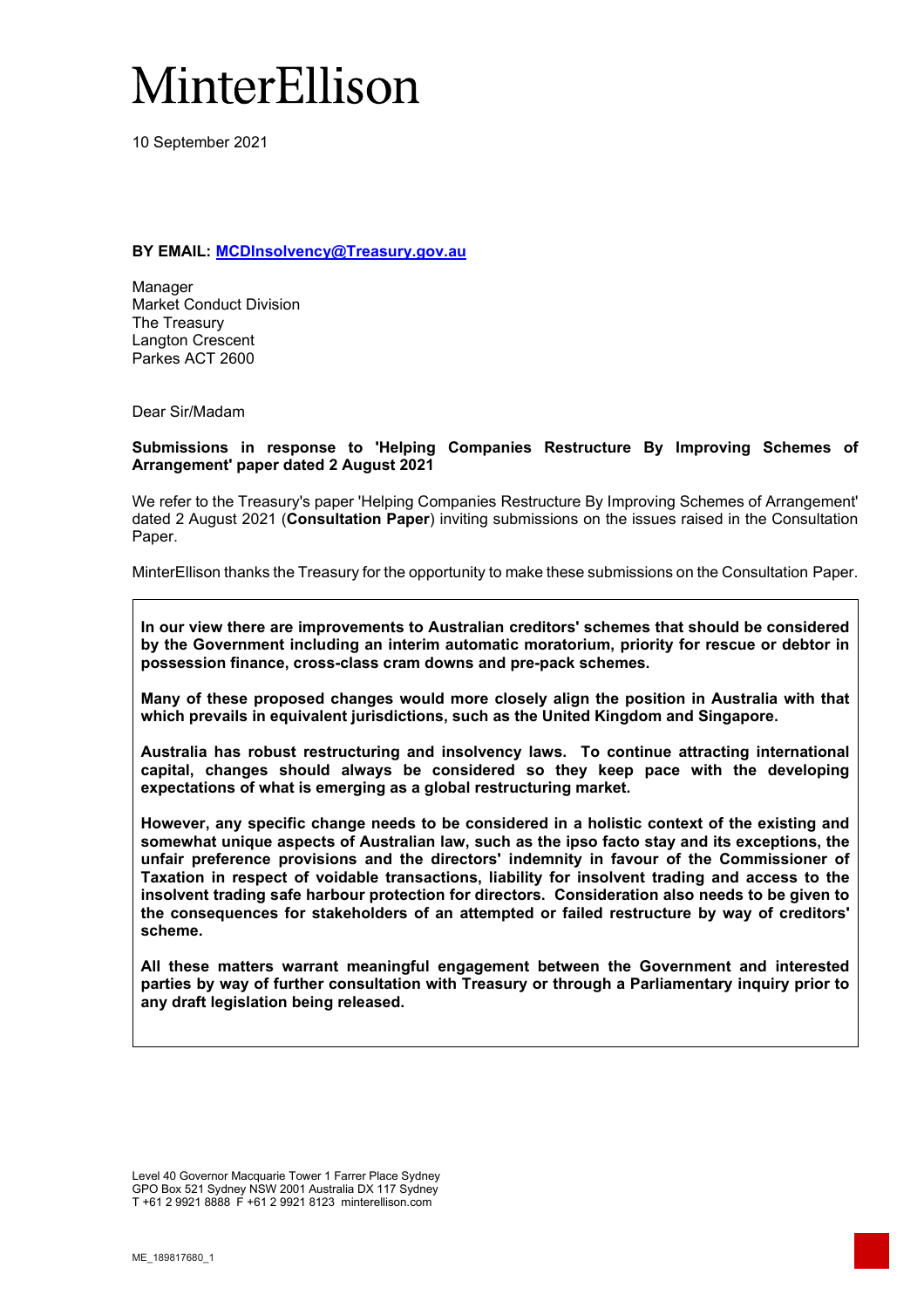We set out below MinterEllison's responses to the specific questions posed by Treasury in the Consultation Paper, noting that the views expressed in these submissions do not represent the views of MinterEllison's clients.

At the outset, we note that creditors' schemes for the purposes of restructuring need to be distinguished from their use as alternate distribution mechanisms to liquidation. Many creditors' schemes have historically been used from within existing insolvency procedures without any purpose of avoiding liquidation.1 The focus in these submissions is the proposed use of creditors' schemes for restructuring purposes2, especially as a potential alternate option to voluntary administration (**VA**).

### **Responses to list of questions**

## **Question 1 – Should an automatic moratorium apply from the time that a Company proposes a scheme of arrangement? Should the automatic moratorium apply to debts incurred by the Company in the automatic moratorium period?**

Creditors' schemes under Part 5.1 of the *Corporations Act 2001* (Cth) (**Act**)3 are not commonly used in Australia as a means of restructuring insolvent companies, in comparison to VA under Part 5.3A.

There are however advantages of creditors' schemes over VA as a means of restructuring insolvent entities including that the company avoids external administration, there is no requirement that the company is or likely to become insolvent, the directors and management can stay in control of the company, the scheme can bind only limited classes of creditors (including secured creditors), and may also affect creditors' claims against third parties. There is also no express provision to materially vary, or set aside or terminate a scheme once it has been approved and has become effective<sup>4</sup> (however the Court has an inherent power in connection with its own processes<sup>5</sup>) providing greater certainty of outcome for all stakeholders. These differences are significant in some cases.

Albeit there is a lack of empirical evidence, the infrequent use of creditors' schemes as compared to VA may be due to the fact that in most cases creditors' schemes are not as simple, quick and cheap as VA and a restructuring by executing a deed of company arrangement (**DOCA**), and the benefits are simply not relevant to many companies.

The trend may also be attributable in part to an important distinction between creditors' schemes and VA – creditors' schemes do not attract an automatic moratorium or stay of proceedings, whereas VA does.

The point should be made that in many cases a VA does not lead to a restructuring through a DOCA: the company is hopelessly insolvent, there is no DOCA proposal and the company proceeds to liquidation. We cannot see how the option of a creditors' scheme for which there is an automatic moratorium or stay of proceedings would avoid liquidation and lead to a different outcome.

That being said there is no single, preferred approach. Maximising the chance of a successful corporate restructuring benefits from there being a wide range of options. One size does not fit all.

#### *Power of the Court to restrain further proceedings under s 411(16)*

We note that the Consultation Paper states "*[w]hile the Court can grant a moratorium once a scheme is 'proposed', there is no guarantee that the Court will do so which may create uncertainty and ultimately affect the utility of the process*".6 Although creditors' schemes do not currently attract an automatic stay, the Court has power under s 411(16) to "*restrain further proceedings in any action or other civil proceeding against the body except by leave of the Court and subject to such terms as the Court imposes*" provided a creditors' scheme has been proposed by the entity and no order has been made or resolution passed for its winding up.

<sup>1</sup> See e.g. *Re Opes Prime Stockbroking Ltd (No 2)* (2009) 73 ACSR 411; [2009] FCA 864; *Re Lift Capital Partners Pty Ltd (in liq) (No 2)* [2010] FCA 84; *Re Lehman Brothers Australia Ltd (in liq) (No 2)* (2013) 95 ACSR 685; [2013] FCA 965. 2

See e.g. *Re Nine Entertainment Group Ltd (No 2)* [2013] FCA 40; *Re Atlas Iron Ltd (No 2)* [2016] FCA 481; *Re Emeco Holdings Ltd* (unreported, Federal Court of Australia NSD101/2017); *Re Boart Longyear Ltd (No 2)* (2017) 122 ACSR 437; [2017] NSWSC 1105; *Re BIS Finance Pty Ltd; Artsonig Pty Ltd* [2018] NSWSC 3; *Re Tiger Resources Limited (No 2)* [2020] FCA 266; *In the*  matters of Boart Longyear Limited [2021] NSWSC 982.

 $3$  In this submission references to sections are to sections of the Act.

<sup>&</sup>lt;sup>4</sup> A scheme becomes effective once a copy of the Court orders under s 411(4)(b) is lodged with ASIC: s 411(10).

<sup>&</sup>lt;sup>5</sup> See e.g. *Re AGL Gas Networks Ltd* (2001) 33 ACSR 441; [2001] NSWSC 165 at [26]-[47].

<sup>&</sup>lt;sup>6</sup> Consultation Paper, p 5.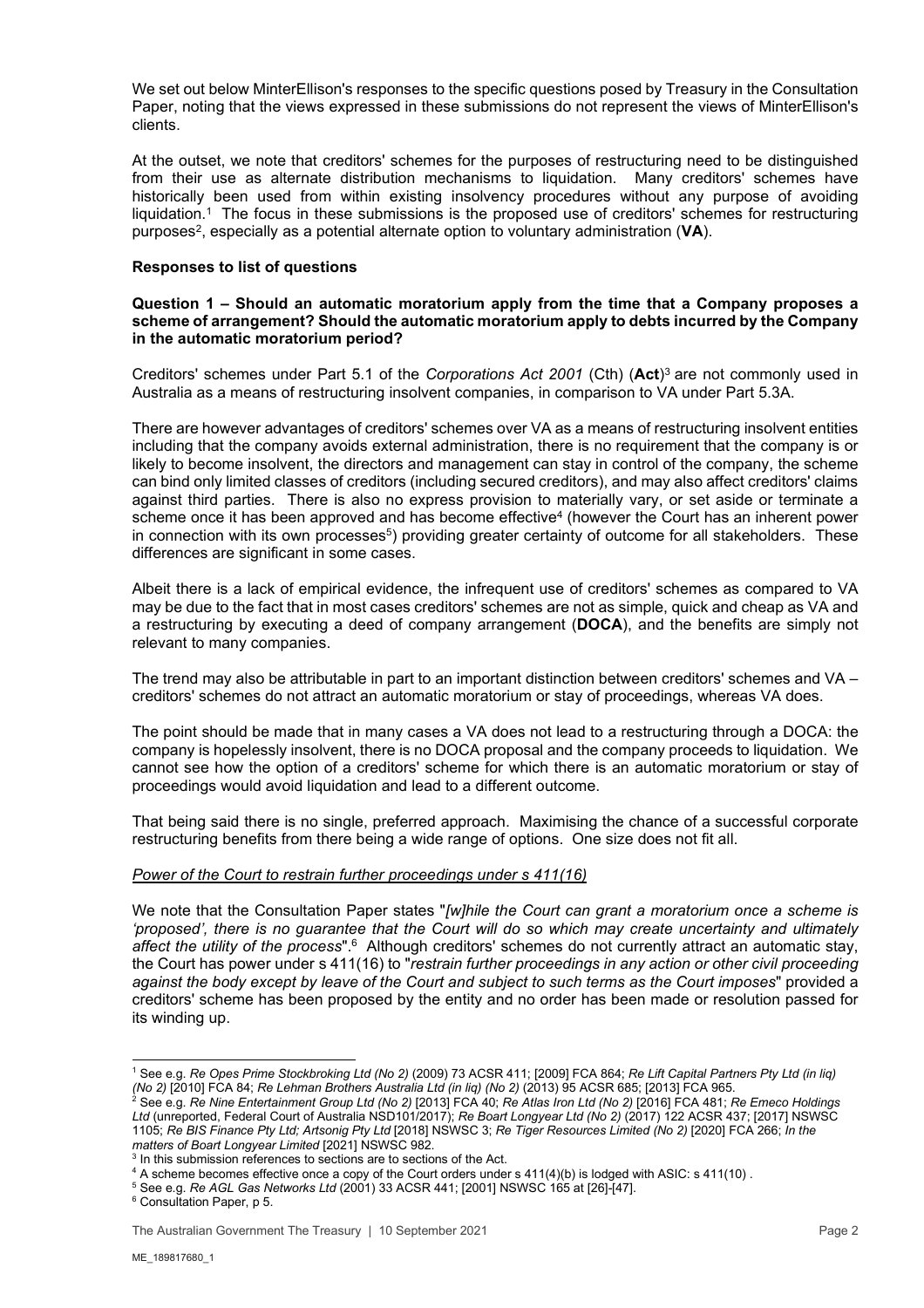The purpose of s 411(16) and an order made pursuant to it is to protect the assets of the company pending the possible adoption of the scheme.<sup>7</sup> An order under s 411(16) restrains any proceedings whether by action or other civil proceeding against the company the subject of the scheme, whether or not such action or proceeding has already been commenced, and the purpose of such an order is to promote the orderly and efficient consideration of a scheme.

In exercising its discretion under s 411(16), the Court has regard to matters including whether a compromise or arrangement has been proposed between a Part 5.1 body and its creditors or any class of them; the risk that individual steps taken by creditors could give rise to a preference or bring about the frustration of the procedure provided by s 411 to bring about a compromise of creditors' claims against a company, potentially forcing it into VA or winding up; the degree of creditor support for the proposed scheme; and the likely return to creditors under the proposed scheme compared to the return likely to be received under a winding up.<sup>8</sup>

Further, as was not uncommon prior to the commencement of VA in 1993, an entity may apply to the Court to have a provisional liquidator appointed, which would afford a limited moratorium pending the final hearing of the winding up application, during which time a creditors' scheme may be capable of being proposed to avoid liquidation at the winding up hearing. In the context of restructuring schemes, that practice was supplanted by VA which affords a more extensive moratorium, does not require that a company be insolvent at the time they appoint a VA (it is sufficient that the directors resolve that it may become so in the future) and was generally thought to be generally less complex, quicker and cheaper.

## *Should an automatic moratorium apply for creditors' schemes?*

Given the Court's power under s 411(16) to restrain further proceedings once a scheme has been proposed, which is to be exercised judicially having regard to the Court's supervisory role in creditors' schemes,<sup>9</sup> it is arguable that an automatic stay such as that which applies in VA under Part 5.3A<sup>10</sup> may not be appropriate because, unlike VA and liquidation, creditors' schemes are inherently Court-supervised processes, and the Court already has the power to make restraining orders under s 411(16). Further, unlike VA and DOCAs a creditors' scheme need not involve all creditors of the entity. Creditors' schemes often relate to particular debts and claims of limited categories of creditors, e.g. the secured or unsecured finance creditors to the exclusion of trade creditors and employees, whose rights sit outside the scheme and who are effectively made whole and paid in full whilst the scheme is implemented.11 Creditors' schemes are also routinely proposed by solvent companies to reconstruct options and widely held debt securities. Any automatic moratorium should not apply to these kinds of creditors' schemes. The ability to conduct a targeted or limited restructure is one of the key features of creditors' schemes that make them more attractive in certain cases than VA and a DOCA which affect all classes of creditors (albeit in varying degrees).

Moreover, there is scope for the potential abuse of an automatic stay of the kind which applies in VA in that the scheme entity under the control of its directors and remaining in possession of its assets may seek to abuse the moratorium to delay or prejudice creditors in circumstances where the proposed scheme lacks certainty, a sufficient level of creditor support and/or it is not in a form that can be put before the Court to enable it to exercise its discretion under s 411. Appropriate safeguards would be required to prevent such conduct. The guiding principle should be that creditors should have their rights suspended only to the extent necessary to preserve the status quo while a restructuring proposal is being formulated and voted on.

Additionally, the company already has the benefit of a significant degree of protection, because of the (relatively) recently introduced s 415A (ipso facto stay for creditors' schemes for avoiding insolvent liquidation), under which counterparties to contracts with the company (such as leases) cannot terminate or exercise other rights under those contracts simply because the company has announced it is proceeding with an application under s 411 for the purpose of avoiding being wound up in insolvency, albeit that until 30 June 2023 these provisions only apply to contracts entered into or amended after 1 July 2018. Comparisons with schemes of arrangement in other jurisdictions need to be cognizant of the different ways these kind of (ipso facto) provisions operate in those places.

<sup>7</sup> *In the matter of Boart Longyear Limited* (2017) 121 ACSR 377; [2017] NSWSC 756 at [12], citing *Re GAR Pty Ltd* [1962] VicRp 37; <u>וזושטן, וונטאן האנשטעט הייט הייט הייט (1962)</u> VR 252, 256; *Playcorp Pty Ltd v Venture Stores (Retailers) Pty Ltd*<br>In the matters of Boart Longyear Limited [2021] NSWSC 982 at [52]; *Re Glencore Nickel Pty Ltd (*2003) 44

WASC 18 at [67]; *Re Boart Longyear Ltd* (2017) 318 FLR 226; [2017] NSWSC 537 at [11]. 9

<sup>&</sup>lt;sup>9</sup> See e.g. *Australian Securities Commission v Marlborough Gold Mines Ltd* (1993) 177 CLR 485 at 498; [1993] HCA 15.<br><sup>10</sup> Act, s 440D.

<sup>11</sup> See e.g. *In the matters of Boart Longyear Limited* [2021] NSWSC 982.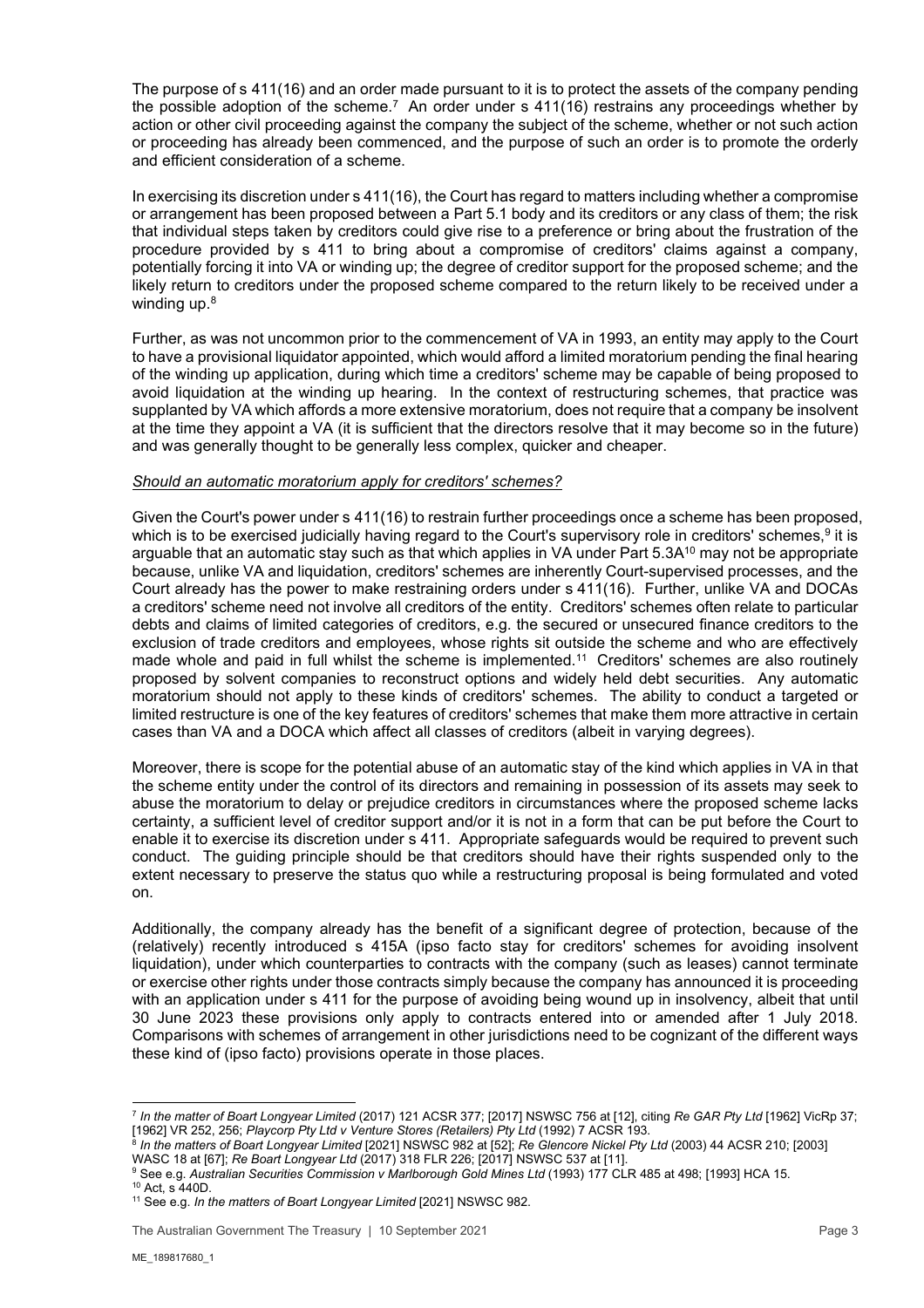On the other hand Australian creditors' schemes may be further improved by the introduction of a supplementary automatic moratorium to the current stay power under s 411(16), whereby an interim stay applies when an entity proposes a creditors' scheme to avoid being wound up in insolvency with effect for a limited period of time, e.g. 30 business days or until the first Court hearing (i.e. the hearing of the scheme meeting convening application under s 411(1)). To satisfy the requirement of avoiding insolvency, it may be appropriate to require the directors to make a written declaration that the creditors' scheme is for the purpose of the company avoiding being wound up in insolvency and to lodge that declaration with ASIC and the Court.

We would suggest conditions to the moratorium include that the entity lodge a statutory notice with ASIC attaching a copy of a Court filed originating process under s 411 for a creditors' scheme of arrangement for the purpose of avoiding being wound up in insolvency, together with supporting affidavit evidence of (a) the directors' opinion that the proposed creditors' scheme would result in a better outcome for the company than the immediate appointment of an administrator, or liquidator, of the company, (b) a show of significant creditor support for the proposed scheme and how such support would be important for the scheme being agreed to by requisite majorities (i.e. that they are likely to be satisfied), and (c) an advanced draft explanatory statement in relation to the scheme as required by s 412(1)(a) as submitted to ASIC for review under s 411(2).

In the alternative, it might be considered appropriate that directors be able to access an automatic stay from the time when the board resolves to implement a creditors' scheme (as evidenced by a filing to that effect with ASIC). In addition, there could be a preliminary process filed with the Court that allows proceedings to be commenced with respect to a scheme within a certain time (subject to extension by order).

Careful consideration would need to be given as to whether other preconditions are appropriate to protect stakeholders who might otherwise be adversely affected if a scheme is promoted and fails. This might include that the scheme company has all tax filings up to date and employee entitlements are being paid as and when they fall due (mirroring the safe harbour conditions in s 588GA(4)); and the directors estimate, having made all reasonable inquiries, that the company has sufficient cash, credit and liquid resources to meet all anticipated debts expected to be incurred or payable during the initial 30 business day period.

If the prescribed threshold conditions are met, the automatic interim stay would apply for a relatively short period until the first Court hearing, unless the Court orders on application by an interested person that the stay be lifted (either entirely or on a limited basis to enable that creditor to proceed as against the entity) on the ground that it is appropriate in the interests of justice for the Court to do so, which we would expect to be primarily in circumstances where the Court is satisfied that creditors are likely to receive a better return in liquidation than under the proposed scheme. At the first Court hearing the Court would consider whether to grant an extension of the moratorium, and have the discretion to make conditions or grant a further extension as the Court thinks fit including to extend the stay to operate in respect of holding or subsidiary companies of the scheme company if they play a necessary and integral role in the compromise or arrangement and where an action being taken against the subsidiary or holding company will frustrate the scheme. The Court could also have power to limit the stay to identified creditors or a class of them.<sup>12</sup> A safeguard on the exercise of this power could be that the Court needs to be satisfied that creditors of those entities will not be unfairly prejudiced by the stay. Further, as is the case under Singaporean law, to avoid potential misuse the automatic interim moratorium should only be available once in each 12 month period.

Careful consideration needs to be given as to whether the scope of an automatic stay in creditors' schemes should extend beyond continuing proceedings against the debtor, beginning or proceeding with an enforcement process except in accordance with leave of the Court and in accordance with such terms (if any) as the Court imposes.<sup>13</sup> Should they mirror and be subject to the safeguards that apply during VA under Part 5.3A?14 One difficulty with transposing these to the scheme context, is the lack of analogue for the safeguards afforded by VAs having a personal liability for debts incurred in the business and for property used by or in possession of the company under ss 443A and 443B. We would assume that directors would seek to exclude their own potential personal liability by pursuing a safe harbour regime (s 588GA) while the scheme is being implemented. Given these factors we would see benefit in the automatic moratorium being subject to review by the Court in the manner outlined above.

<sup>&</sup>lt;sup>12</sup> The Court has power to make s 411(16) restraining orders "subject to such terms as the Court imposes" which means that orders can be made in relation to specifically identified creditors including scheme creditors: see e.g. the first hearing orders made by the Court in *In the matters of Boart Longyear Limited* [2021] NSWSC 982.

<sup>&</sup>lt;sup>14</sup> See e.g. the rights of secured parties, owners or lessors during VA under Division 7 of Part 5.3A.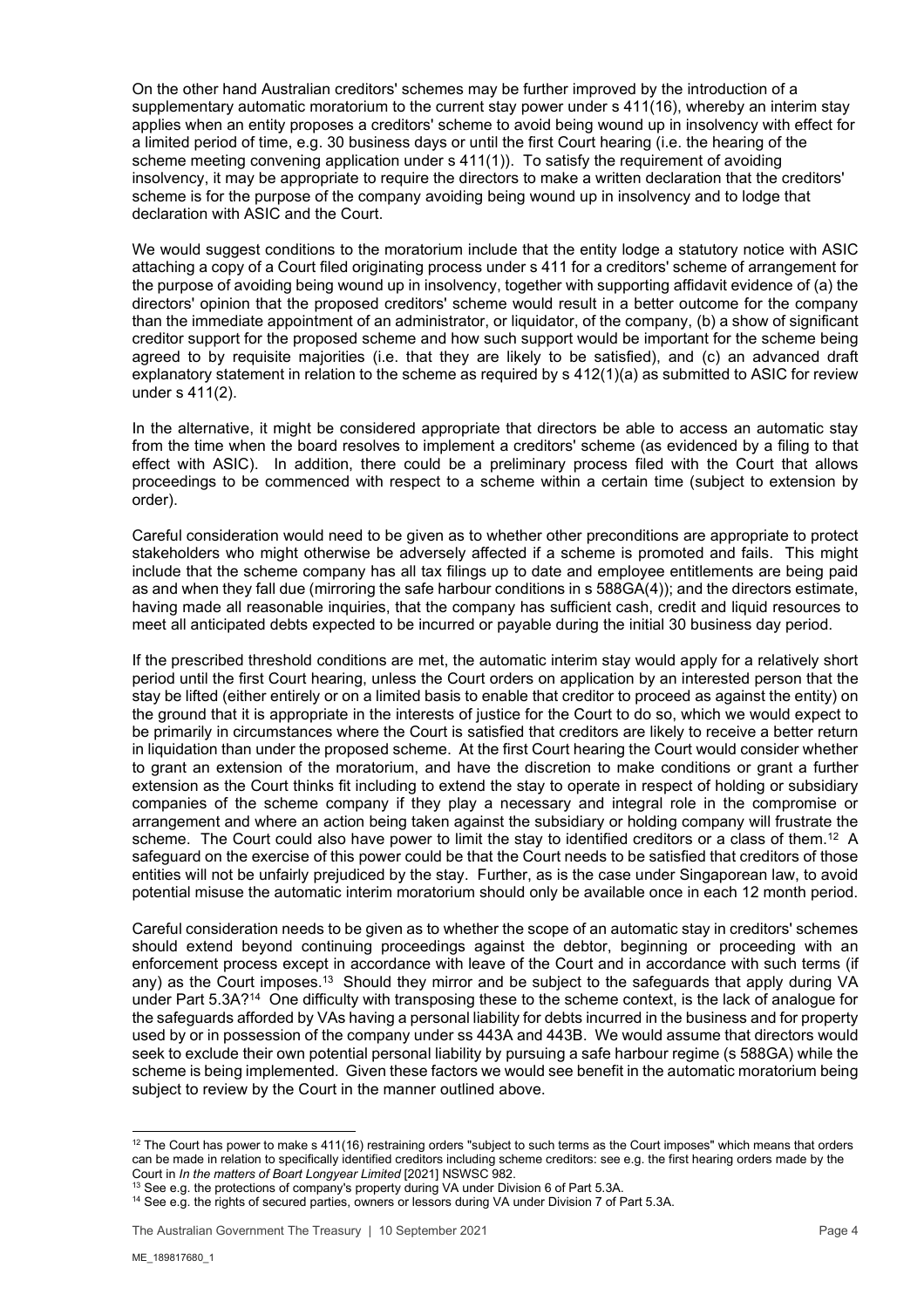As is the case under the recently enacted United Kingdom standalone moratorium<sup>15</sup>, it may also be an appropriate balance to protect creditor interests to generally exempt the entity's secured finance creditors from the automatic stay, with exceptions by Court order for example on the ground that it is appropriate in the interests of justice to do so. Such exemption would likely result in standstill or forbearance arrangements being entered into by the debtor scheme company with secured creditors.16 Again, careful consideration will need to be given to the scope of any secured creditor exemption, including whether it applies only to creditors with all asset security, or also applies to creditors with specific security interests including purchase money security interest creditors, and how it interacts with the ipso facto stay and the exemptions as they apply to different categories of secured creditors (i.e. those who have all asset security, who enforce before the scheme was announced or application was made, or hold security against perishable property).

## *The Singapore and United Kingdom automatic stay models*

In Singapore<sup>17</sup> a debtor company can obtain a 30 day creditor moratorium while it pursues a creditors' scheme upon application to Court provided that it can show evidence that it is intending to propose a scheme and the applicable statutory requirements are met. Within the 30 day period after the filing the Court will schedule a first hearing to consider the views of the creditors (if any) and to decide whether to grant a further extension to the moratorium, at which time the debtor is required to provide evidence of creditor support, a list of all secured creditors and the 20 largest unsecured creditors and if the scheme has not yet been proposed an outline of the intended scheme which is sufficient for the court to assess whether it warrants being put to the creditors. It is also possible under Singaporean creditors' schemes for the Court to extend the automatic stay to operate worldwide if the Court is able to exercise jurisdiction over the relevant person, and to operate in respect of holding or subsidiary companies of the scheme company if they play a necessary and integral role in the compromise or arrangement and where an action being taken against the subsidiary will frustrate the scheme.

In contrast to the above approaches, in the United Kingdom a standalone moratorium was recently introduced that is not linked to creditors' schemes or any restructuring or insolvency process. The standalone moratorium operates for a period of 20 business days subject to extension during which the company is overseen by a monitor being an insolvency practitioner. In our view, a standalone moratorium would not be appropriate if the Government's objective is to improve Australian creditors' schemes because a standalone moratorium would be divorced from a clear pathway leading to a restructure through a scheme.

#### *Should the stay apply to debts incurred during the automatic stay period?*

In our view, it is appropriate that any interim automatic stay apply to a limited category of obligations and debts incurred during the moratorium period owed to the scheme creditors only to allow the debtor a moratorium from scheme creditor enforcement to attempt to implement a proposed creditors' scheme. In order to encourage non-scheme creditors and trade creditors to do business with the entity and assist it in implementing the scheme, the debts incurred by the entity in the normal or ordinary course of its business should not be subject to the stay.

However, such debts incurred by the entity in the normal or ordinary course of its business during the period from when the interim automatic moratorium applies until it is lifted or such time as the scheme is implemented or discontinued should be afforded priority unsecured creditor status under s 556(1) in the event that the scheme is discontinued by the entity or it is not approved by scheme creditors and/or by the Court under s 411 and the entity becomes subject to external administration.

There is also a potential perverse impact on creditors whose debts are being paid in the normal course whilst a creditors' scheme is being propounded to avoid insolvency, those payments may be liable to be set aside as unfair preferences under s 588FA and voidable transactions under s 588FE(2) in the event that the scheme fails and the company is wound up thereafter. It may be considered appropriate that the unfair preference and voidable transaction provisions be amended to exempt such payments from being voidable in a liquidation if the scheme fails.

<sup>15</sup> The *Corporate Insolvency and Governance Act 2020* (United Kingdom) introduced a new standalone moratorium in new Part A1 of the *Insolvency Act 1986* (UK).<br><sup>16</sup> Standstill or forbearance agreements are common in the context of Australian creditors' schemes, see e.g. pursuant to clause 10

of the Restructuring Support Agreement dated 12 May 2021 entered by the parties in *In the matters of Boart Longyear Limited* [2021] NSWSC 982 (a copy of that agreement is available for download from the ASX Market Announcements Platform). 17 *Companies Act (Cap 50) 2006* (Singapore), s 210.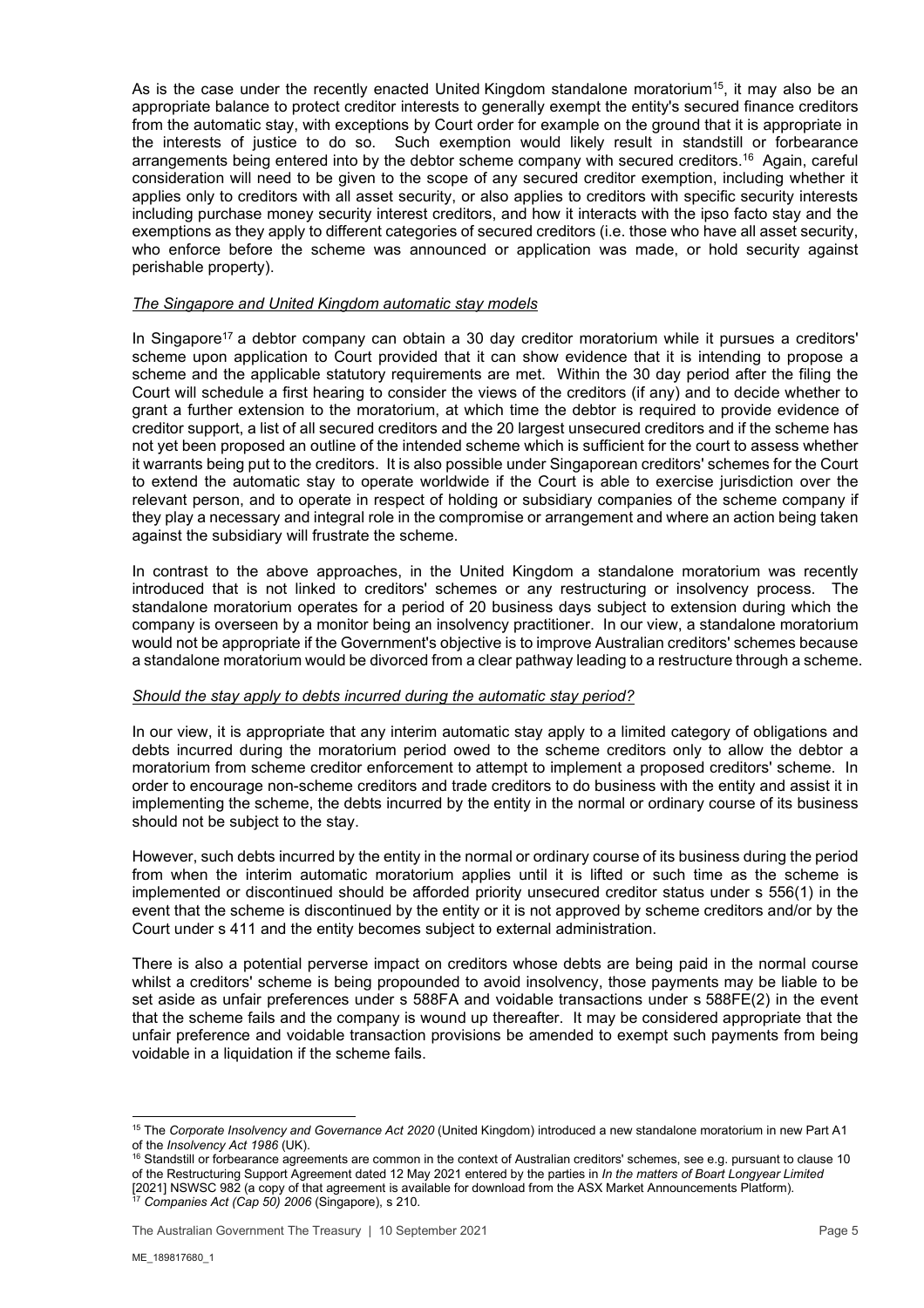As noted above, the Government may consider it an appropriate balance to protect creditors' rights to allow the entity's secured finance creditors to be generally exempted from any automatic stay. The scope of any exemption from that, would then require careful consideration.

Finally in this context, we note that the recently introduced restructuring process in Part 5.3B has also aligned secured creditor rights with those that exist in VA.

#### **Question 2 – Would the moratorium applied during voluntary administration be a suitable model on which to base an automatic moratorium applied during a scheme of arrangement? Are any adjustments to this regime required to account for the scheme context? Should the Court be granted the power to modify or vary the automatic stay?**

As discussed in our response to Question 1 above, we consider that any automatic stay in the context of creditors' schemes operate on an interim basis and be subject to the Court's review to reflect the Court supervised process under a creditors' scheme. However, as above, we consider there are existing elements of Part 5.3A regarding the scope and exceptions to the VA moratorium provisions which may be relevant to the framework of a creditors' scheme automatic stay. Whether any stay of proceedings should apply only to proceedings before a court,<sup>18</sup> or also before tribunals or arbitrations warrants consideration. The appropriateness of the exemptions also needs to be addressed on a holistic basis, taking into account the operation of ss 443A and 443B (VA personal liability), as well as s 415D (ipso facto stay for creditors' schemes for avoiding insolvent liquidation) and its exceptions.

The Court should be given the power to lift all or part of any automatic stay in circumstances where it is appropriate in the interests of justice for the Court to do so (e.g. the scheme becomes unlikely to proceed and/or the continuation of the stay is delaying creditors which is causing prejudice to pre-petition creditors where further indebtedness is being incurred in the stay period), and in this regard we expect the Court would determine such applications with regard to the principles enunciated in the case law on leave to proceed against a company in voluntary administration under Part 5.3A.

#### **Question 3 – When should the automatic moratorium commence and terminate? Are complementary measures (for example, further requirements to notify creditors) necessary to support its commencement?**

As stated in our response to Question 1 above, we consider that the automatic stay should commence when the entity has lodged a statutory notice with ASIC attaching a copy of a Court filed originating process under s 411 for a creditors' scheme, for the purpose of avoiding being wound up in insolvency, including a copy of the supporting affidavit evidence including at least the threshold matters that we have suggested in our response to Question 1 above. We have also suggested in our response to Question 1 above some alternative processes by which the commencement of an automatic stay might be brought forward.

The automatic stay should immediately terminate if the prosecution of the scheme is discontinued by the entity or it is not approved by scheme creditors and/or the Court under s 411, or otherwise if the Court makes an order lifting the stay or if it lapses due to no extension order having been made.

In terms of giving notice to affected persons, scheme entities who are accessing the automatic moratorium should be required to lodge notice in a prescribed form on ASIC's published notices website by no later than 10.30am on the business day after the stay commences that it is undertaking a creditors' scheme and is relying on the moratorium, and send a prescribed form of electronic notice to that effect by email communication to all known creditors and members of the entity, any employees and other applicable regulators and governmental bodies within a business day after the stay commences which includes a statement that they are entitled to apply to Court to lift the automatic stay and where they can find information about their rights to make such an application.

## **Question 4 – How long should the automatic moratorium last? Should its continued application be reviewed by the Court at each hearing?**

As stated in our response to Question 1 above, in our view the automatic interim stay should apply for a relatively short period e.g. 30 business days or until the first Court hearing at which time the Court should consider whether it is appropriate that the stay continue in effect until the second Court hearing. We consider that the Court should also be granted ancillary powers to make orders providing for such incidental matters as are necessary to ensure that the creditors' scheme is fully and effectively carried out which we

The Australian Government The Treasury | 10 September 2021 **Page 6 Page 6** 

<sup>18</sup> See, e.g., s 440D.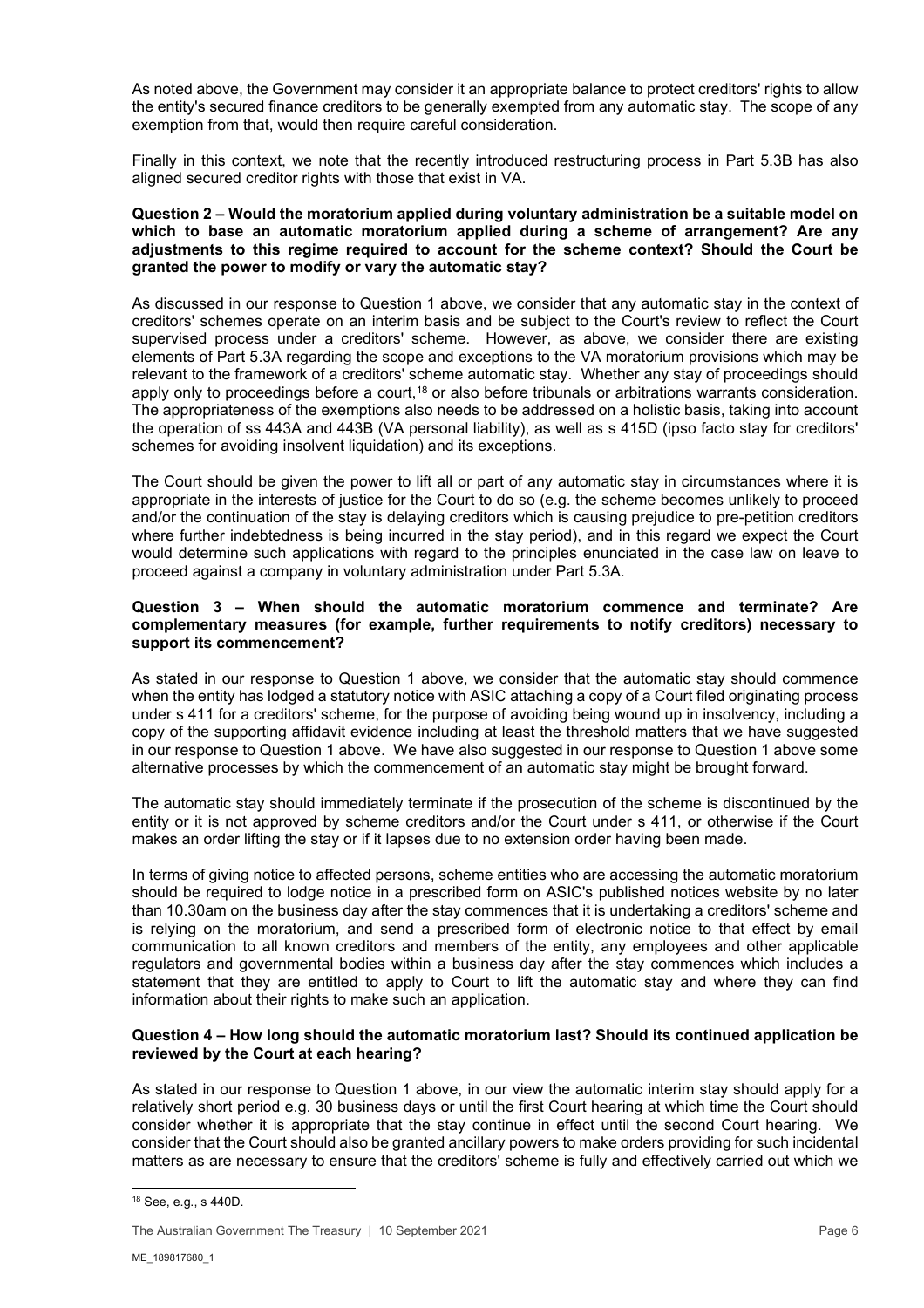would expect to include similar powers available under the Singaporean creditors' schemes legislation including to extend the automatic stay to operate worldwide if the Court is able to exercise jurisdiction over the relevant person, and to operate in respect of holding or subsidiary companies of the scheme company if they play a necessary and integral role in the compromise or arrangement and where an action being taken against the subsidiary will frustrate the scheme. A safeguard should be that the Court must be satisfied that creditors of those entities will not be unfairly prejudiced by the stay.

#### **Question 5 – Are additional protections against liability for insolvent trading required to support any automatic moratorium?**

In general terms, we consider that the current defences to insolvent trading especially s 588GA (safe harbour) coupled with s 415D (ipso facto stay for creditors' schemes for avoiding insolvent liquidation) should be sufficient.

We note the Government's appointment of the Safe Harbour Review Panel to review the current insolvent trading safe harbour laws. We consider it appropriate that the panel also review the overall effectiveness of Australia's insolvent trading laws more generally given Australia currently has amongst the strictest insolvent trading laws in the world, especially compared with wrongful and fraudulent trading laws in force in other common law jurisdictions.<sup>19</sup>

That being said, insolvent trading is one of several types of personal liability for directors that can arise when a company is in the zone of insolvency and is attempting a restructure that may or may not succeed.<sup>20</sup> A holistic analysis should ideally be completed which considers whether additional protections are required for directors under s 588FGA and the director penalty regimes under the taxation legislation.

If a company is able to access the moratorium even if it has outstanding tax debts or returns, there is policy choice as to whether the directors should be able to escape or mitigate personal liability by triggering the scheme process. Or, is it better that s 588FA (unfair preference) be abolished or amended, so that s 588FGA has no work to do, so that directors are not exposed to the risk of personal liability for ensuring that taxes are paid?

In this context and generally we consider there would be utility in the Government considering more broadly whether the unfair preference laws actually achieve their intended purpose of creating equality amongst unsecured creditors and (if not) be repealed or amended generally.<sup>21</sup>

## **Question 6 – What, if any, additional safeguards should be introduced to protect creditors who extend credit to the Company during the automatic moratorium period?**

As stated in our response to Question 1 above, we consider that debts incurred by the entity in the normal or ordinary course of its business during the period from when the interim automatic stay applies until it is lifted or such time as the scheme is implemented or discontinued should be afforded priority unsecured creditor status under s 556(1) in the event that the scheme is discontinued by the entity or it is not approved by scheme creditors and/or by the Court under s 411 and the entity becomes subject to external administration. Additional protection may be achieved by denying access to the automatic stay if the company is unable to pay normal or ordinary course of business creditors as and when they fall due.

We have also suggested above potential amendments to the unfair preference laws so that payments made to such creditors would be not be voidable if the scheme fails and the company is wound up.

Consideration could be given to revisiting the ipso facto rules to expressly recognise the right of a supplier of goods or services on credit to insist on adequate assurance of payment after the initial application is filed and suspend service or delivery if it is not promptly provided.<sup>22</sup>

In relation to rescue finance creditors, we consider that there is merit in a new super priority regime for debtor in possession (**DIP**) finance in the context of Australian creditors' schemes. This is a United States Chapter 11 concept that was introduced in Singapore creditors' schemes which allows new finance or

<sup>&</sup>lt;sup>19</sup> In comparison to the wrongful and fraudulent trading laws of the United Kingdom, Singapore and Hong Kong. The United States does not have any laws comparable to the Australian insolvent trading laws.<br><sup>20</sup> Act, s 588G.

<sup>21</sup> See e.g. *Badenoch Integrated Logging Pty Ltd v Bryant, in the matter of Gunns Ltd (in liq) (recs and mgrs apptd)* [2021] FCAFC

 $^{22}$  Such a concept is recognised in the United States under UCC § 2-609 and in the United Kingdom in the context of suppliers of essential services under the *Insolvency (Protection of Essential Supplies) Order 2015* (UK).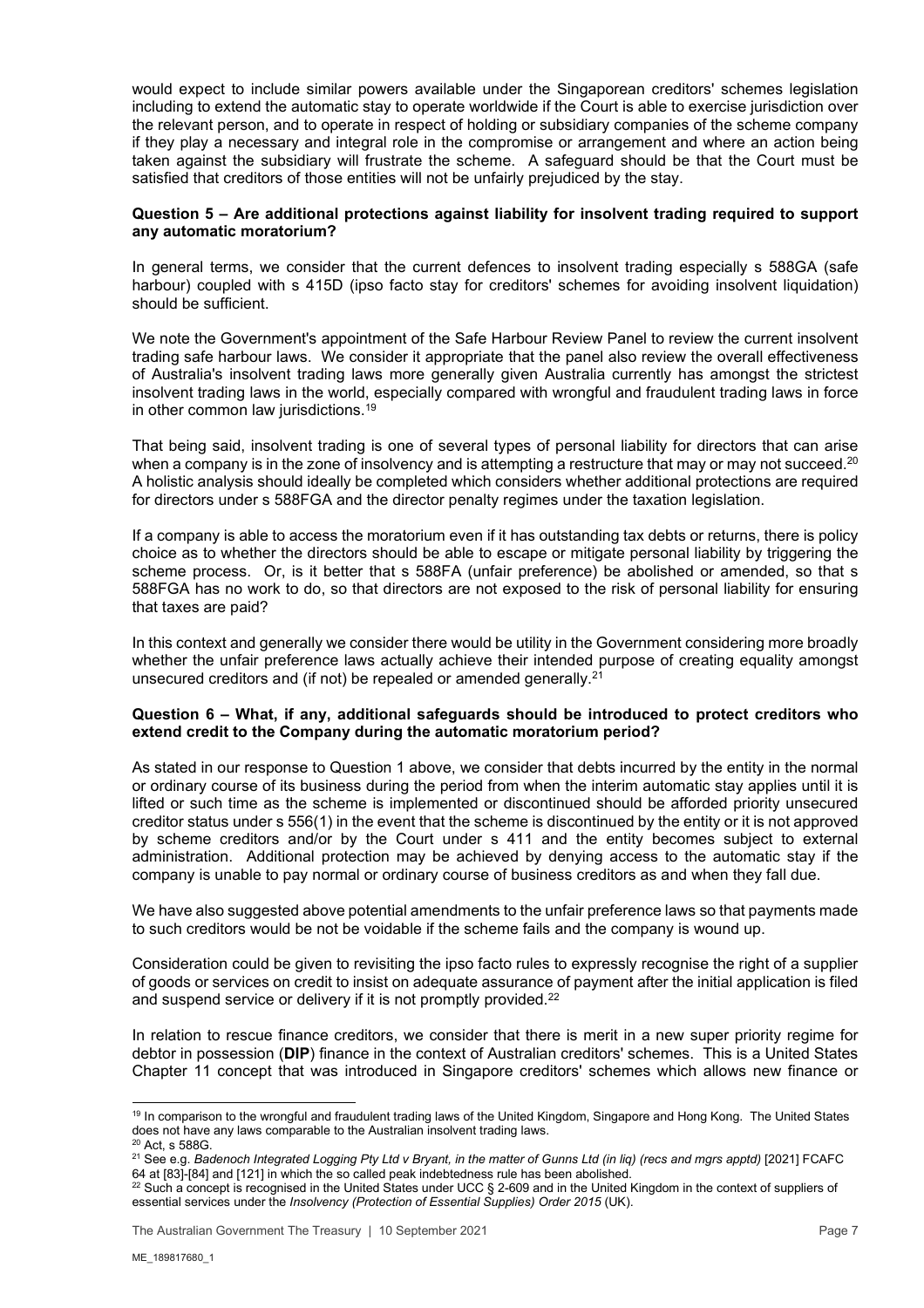security to be provided or granted on the basis that the DIP finance can be repaid ahead of existing creditors given that such financiers are granted super priority security over the debtor's assets. The Court would operate as a safeguard on super priority for DIP finance and would allow super priority only if existing secured creditors receive adequate protection (on the basis that the Court is satisfied of evidence that the enterprise value of the company shows sufficient property to support the DIP finance and security), and no unfair prejudice to existing secured creditors on the basis that their estimated return in a liquidation would be less than under the scheme which requires DIP finance to be implemented.

A DIP finance super priority regime may assist debtors obtain new rescue finance that cannot be obtained or secured consensually, noting that it is possible to inject new money and grant priority security to DIP financiers by agreement of existing secured creditors.23 The attraction of DIP finance has led to Australian companies utilising United States Chapter 11 bankruptcy to access DIP finance to effectuate a solvent restructure without external administration in circumstances where DIP finance is required to allow adequate liquidity for its business operations until a financial restructuring or recapitalisation can be completed.<sup>24</sup> We consider that if a DIP financing regime was available in connection with Australian creditors' schemes debtors may consider schemes more attractive to complete a financial restructuring or recapitalisation.

### **Question 7 – Should the insolvency practitioners assisting the Company with the scheme of arrangement be permitted to act as the voluntary administrators of the Company on scheme failure?**

We consider that in appropriate cases where an insolvency practitioner (**IP**) assisting the company with a creditors' scheme is able to comply with the statutory and fiduciary obligations of a VA in an objective and impartial manner the IP should be permitted to act as VA in the event that the scheme fails i.e. it is voted down by creditors or is not approved by the Court at the second hearing.

Existing principles and judicial guidance should be sufficient to determine whether an IP can be appointed as VA, without enacting new provisions which are specific to a VA's involvement in any scheme process. The critical issue will be the nature and extent of that involvement, as opposed to its fact.

Whether an IP is sufficiently independent to take a VA appointment is dependent on the nature and extent of any pre-appointment assistance the IP has provided to the company, e.g. as a chief restructuring officer or a member of an ad hoc restructuring committee, as a safe harbour adviser (to the board), or as an author of an independent expert's report for the creditors' scheme or a potential scheme administrator if the scheme is approved. The requirements of these roles would have different effects on IP independence, and need to be assessed on a case by case basis.

As a fundamental principle, VAs are subject to obligations to be and be seen to act independently<sup>25</sup> and their conduct is subject to separate review by the Court.26

Further, leave of the Court is required under s 448C(1)(b) if the IP is a creditor of the company or of a related body corporate in an amount exceeding \$5,000, other than in a capacity as VA, liquidator or DOCA administrator of the company or a related body corporate. The Courts apply a test of independence beyond that contained in s 448C pursuant to their traditional power to supervise external administrations.<sup>27</sup>

The principles that an IP must avoid real and potential conflicts of interests and duties owed to different parties, and be independent and seen to be independent, are relevant to the Court's discretion to grant leave under s 448C(1)(b). That disqualification provision is likely to apply in circumstances where the IP has done substantial pre-appointment work on behalf of the company in relation to a creditors' scheme before seeking to be appointed as VA of the company given that the IP is likely to be a creditor of the company in an amount exceeding \$5,000 by the time has scheme failed and it is placed in VA. Where disqualification under s 448C applies, the Court must exercise its own judgment as to whether there is independence and an appearance of independence when the issue is raised.<sup>28</sup>

<sup>23</sup> See *In the matters of Boart Longyear Limited* [2021] NSWSC 982 at [10].<br><sup>24</sup> Australian-incorporated and ASX-listed Speedcast International Limited recently decided to recapitalise under United States<br>Chapter 11 bank

<sup>25</sup> See, e.g., section 3 of the ARITA Code of Professional Practice: Insolvency Services (approved on 16 September 2019, effective from 1 January 2020).<br><sup>26</sup> Act. s 90-10 of Schedule 2 the Insolvency Practice Schedule (Corporations).

<sup>&</sup>lt;sup>27</sup> Ex parte Prior & Basedow [2018] SASC 148.<br><sup>28</sup> Domino Hire Pty Ltd v Pioneer Park Pty Ltd (in lig) (2000) 18 ACLC 13: [1999] NSWSC 1046.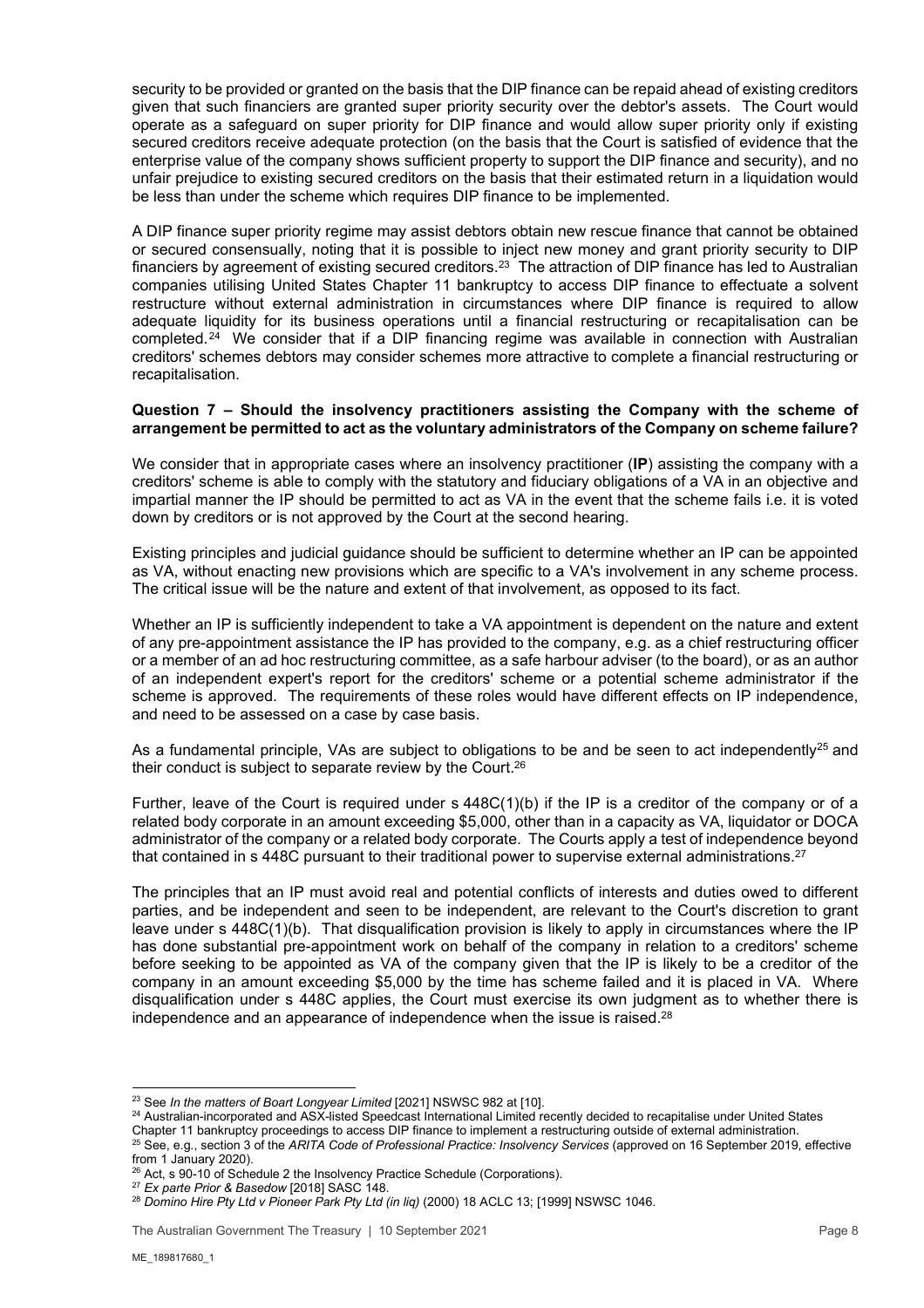The principles on which the Court acts in deciding applications under s 448C(1) include those applied by the Courts in determining the independence of IPs, namely (a) there must be a real and not merely theoretical possibility of conflict and that the guiding principle in the appointment by the Court of the IP is that he or she must be independent and must be seen to be independent; (b) those who assert that the IP should be removed are under a duty to establish at least a prima facie case that this is for the general advantage of the persons interested in the VA or liquidation and the onus of proof will not be easy to discharge if the IP has become well acquainted with the business and affairs of the company; and (c) the IP may act as a VA or liquidator of a company even if there is a prior involvement with the company provided that involvement is not likely to impede or inhibit the IP from acting impartially in the interests of all creditors or give rise to a reasonable apprehension that the IP might be so inhibited or impeded.<sup>29</sup>

The case law suggests that leave under  $s$  448C(1)(b) will be granted if the Court is satisfied it is to the general advantage of creditors of the company that the IP be given leave to be appointed as VA.<sup>30</sup> In appropriate cases, where there are concerns as to potential lack of independence the Court may be satisfied that the interests of the parties can be protected by undertakings proffered by the IP to notify creditors of the circumstances giving rise to their appointment, and to approach the Court if any reasonable apprehension of conflict arises subsequent to their appointment as VAs.<sup>31</sup>

These provisions are also subject to the overriding right of creditors to vote to change the VA, or appoint a different liquidator, or apply to the Court under s 90-15 of the Insolvency Practice Schedule (Corporations).

#### **Question 8 – Is the current threshold for creditor approval of a scheme appropriate? If not, what would be an appropriate threshold?**

Under s 411 for a creditors' scheme to be considered for approval at a second Court hearing, it must first be agreed to by *each* class of creditor in the requisite majorities at a scheme meeting, being 75% by value and 50% by number voting in favour in person or by proxy. These thresholds mean that a minority dissenting or hold out class of (often subordinate) creditors may acquire a blocking stake and therefore have power to veto a scheme and effectively go against the wishes of a substantial majority of (often senior) creditors and thereby deprive a beneficial scheme of its value. In creditors' schemes disputes may arise regarding the composition of classes which are complex and may require court determination.<sup>32</sup> The Court does not have jurisdiction to approve a scheme if the classes have been incorrectly constituted.<sup>33</sup> Recently the Courts have relied on the variation power under s 411(6) which permits the Court to approve a scheme with "alterations or conditions as it thinks fit" to vary a scheme at the approval hearing or subsequent to the Court's approval and in a substantive and material way,<sup>34</sup> including to vary a creditors' scheme to address concerns raised by the Court at a first hearing as to whether the creditor classes are properly constituted.35 An improvement could be to give the Court an express curative power in relation to schemes<sup>36</sup> which would allow the Court to approve schemes where there are insignificant errors in class composition.37

Cross-class cram downs where dissenting creditors are bound to the restructuring despite it not being approved by each class in the requisite majorities exist in comparable common law jurisdictions such as the United States, the United Kingdom and Singapore. In a sense they are already a feature of VA, because all creditors (irrespective of class and including secured creditors – the only class who might meet separately are employees if they are to receive a different treatment than in liquidation (s 444DA)) vote in a single meeting and a DOCA which discriminates between creditors or classes of creditors is permitted, provided that discrimination is not unfair (s 445D(1)(f)), when measured against the return the affected creditor would secure in a liquidation.38

In our view, a cross-class cram down procedure could be a valuable enhancement to Australian creditors' schemes.

<sup>29</sup> *Re ACN NPD 008 144 536 Ltd* (2004) 49 ACSR 527; [2004] NSWSC 450 at [7], citing *Re St George Builders Hardware Pty Ltd* (1995) 18 ACSR 451 at 452.

<sup>&</sup>lt;sup>30</sup> See e.g. *Re IMO Central Spring Works Australia Pty Ltd [No 1] (2002) 34 ACSR 164; [2000] VSC 144; <i>Re Corrimal Leagues Club*<br>*Ltd (in liq)* [2013] FCA 697.<br><sup>31</sup> See e.g. *Re ACN NPD 008 144 536 Ltd (2004) 4*9 ACSR 52

<sup>&</sup>lt;sup>32</sup> See e.g. First Pacific Advisors LLC v Boart Longyear Ltd (2017) 320 FLR 78; [2017] NSWCA 116.<br><sup>33</sup> See e.g. First Pacific Advisors LLC v Boart Longyear Ltd (2017) 320 FLR 78; [2017] NSWCA 116 at [79].<br><sup>34</sup> Re Boart Lo

<sup>&</sup>lt;sup>35</sup> See e.g. *Re Tiger Resources Ltd* (2019) 141 ACSR 203; [2019] FCA 2186; *Tiger Resources Ltd v International Finance Corp (No 2)* [2020] FCA 266.

 $^{36}$  The Court has wide powers under s 1322, however the Court's powers could be enhanced by an express curative power.<br><sup>37</sup> We note that an express curative power of the Court in relation to schemes was recommended in

Advisory Committee, "Members' schemes of arrangement", Report, December 2009, at 94 [5.4.5]. 38 *Commonwealth v Rocklea Spinning Mills Pty Ltd* (2005) 145 FCR 220; [2005] FCA 902 at [27].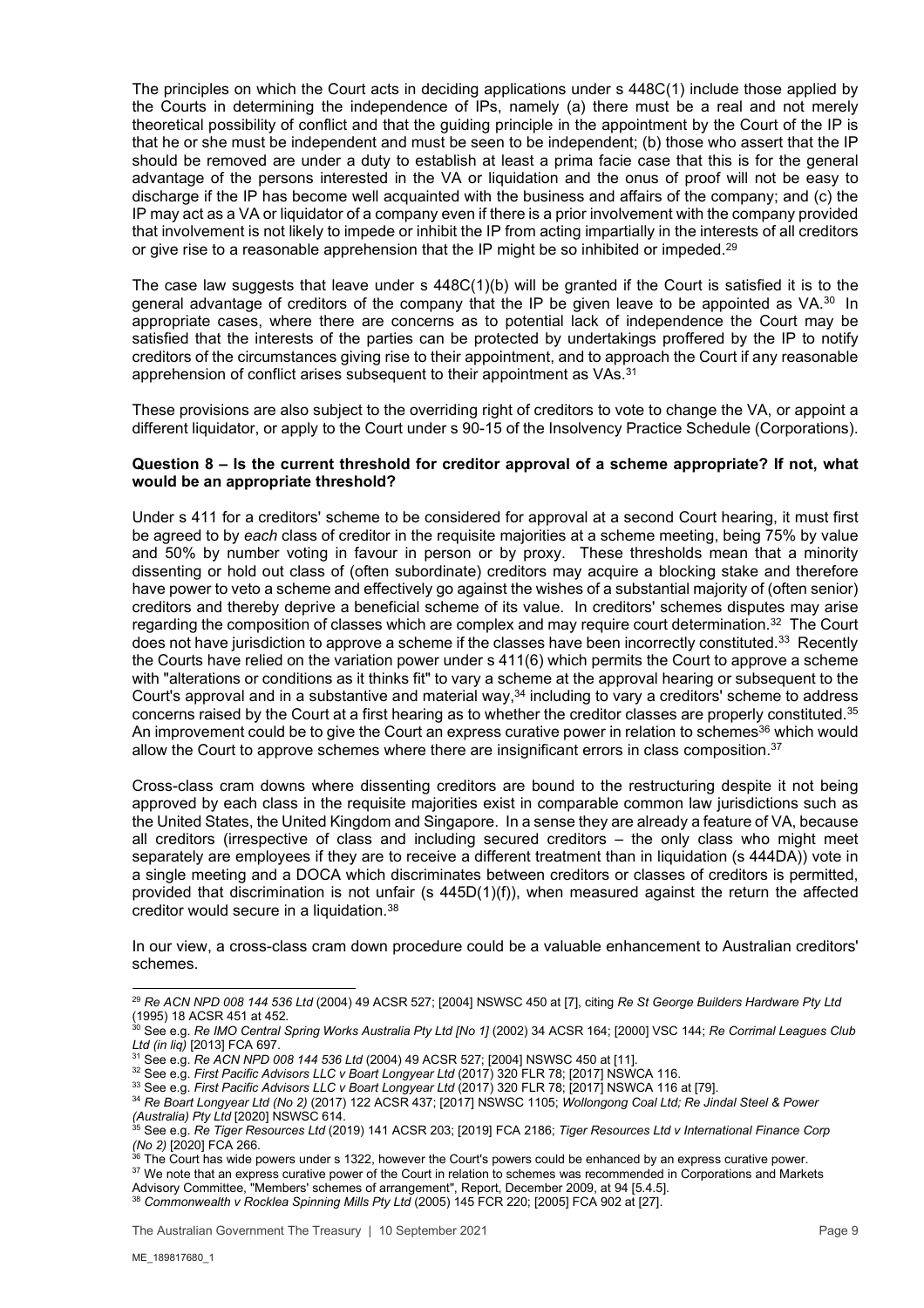Cross-class cram downs offer a range of benefits to make creditors' schemes more efficient and attractive. Reasons in support of this view include that cross-class cram downs (a) discourage greenmailing; (b) reduce concerns about creditor class composition; and (c) assist with creditor concerns about value leakage to shareholders.

Despite the benefits that cross-class cram downs may bring to Australia, it would be necessary to consider the rights, and ensure fair treatment, of the crammed down creditors. Mitigating features should include (a) ensuring the priority of secured debt over unsecured debt and equity (i.e. absolute priority), and protecting the property rights of secured creditors; (b) a requirement that crammed down creditors receive at least the equivalent of what they would receive in a liquidation; and (c) the power to authorise a cross-class cram down rest with the Court exercising its inherent fairness jurisdiction rather than the plurality of the voting creditors.

The Government could consider legislating cross-class cram down provisions similar to the Singaporean creditors' schemes model under which a cram down of an entire class of creditors can apply if (a) a majority in number of *all* creditors in *all* classes present and voting representing 75% in value have agreed to the scheme, (b) the scheme must have been approved by at least one class of creditors, and the Court is satisfied that the scheme does not discriminate between two or more classes and (c) the scheme is not unfairly prejudicial to each dissenting class on the basis that no dissenting creditors will receive less under the scheme then they would if the scheme is not approved.

Legislating cross-class cram for Australian creditors' schemes may assist in resolving difficulties in complex debt restructurings where class issues manifest and is likely to prevent greenmailing by minorities acquiring blocking stakes in the scheme debt which may result in value leakage from senior to subordinate creditors for the scheme to proceed.<sup>39</sup>

### **Question 9 – Should rescue, or 'debtor-in-possession', finance be considered in the Australian creditors' scheme context?**

As stated in our response to Question 6 above, we consider that the availability of super priority for rescue or DIP finance in the context of creditors' schemes subject to appropriate safeguards to protect existing creditors' interests would improve Australian creditors' schemes as a means of restructuring insolvent entities.

## **Question 10 – What other issues should be considered to improve creditors' schemes?**

In addition to the matters set out in our response to Question 8 above, we consider that 'pre-pack' schemes similar to the procedure available under Singaporean creditors' schemes would be useful to introduce to save the complexity, time and costs associated with the Australian creditors' schemes process in appropriate cases. A pre-pack scheme would effectively allow the scheme entity and the relevant creditors to negotiate a creditors' scheme prior to any Court application and then present it to the Court for approval on a fast-tracked or expedited basis without a convening hearing or scheme meeting being held.

Pre-pack schemes would allow the scheme entity to dispense with both the first Court hearing to convene a meeting of creditors and the creditors' meeting itself, thereby truncating the normal creditors' scheme process. The Court would have the power to approve a pre-pack creditors' scheme if adequate disclosure has been made to creditors including (a) notice of the application which provides a statement that contains information concerning the company's property and financial prospects and information on how the proposed scheme will affect the rights of those creditors and such information as is necessary to enable the creditor to make an informed decision whether to approve the proposed scheme, and (b) if it is satisfied that had a meeting of each applicable class of creditors been convened the requisite majorities, being 75% by value and 50% by number voting in favour (in person or by proxy) they would have voted to agree to the scheme in each applicable class of creditors. An automatic stay may not be necessary for pre-pack schemes given their procedural nature.

If the Government wishes to further promote the use of Australian creditors' schemes, consideration should also be given to whether any other facilitative provisions are required to enable a creditors' scheme to deal with (a) beneficial owners of property;<sup>40</sup> (b) landlords in respect of ongoing leases;<sup>41</sup> (c) modifications to

<sup>39</sup> See e.g. *Re Boart Longyear Ltd* (2017) 121 ACSR 328; [2017] NSWSC 567; and *Re Tiger Resources Ltd* (2019) 141 ACSR 203; [2019] FCA 2186.<br><sup>40</sup> Re Lehman Brothers International (Europe) (in admin) (No 2) [2009] EWCA Civ 1161; [2010] BCC 272.

<sup>40</sup> *Re Lehman Brothers International (Europe) (in admin) (No 2*) [2009] EWCA Civ 1161; [2010] BCC 272. 41 See, e.g., ss 444D(3) and 444F(4), and *Re Instant Cash Loans* [2019] EWHC 2795 (Ch).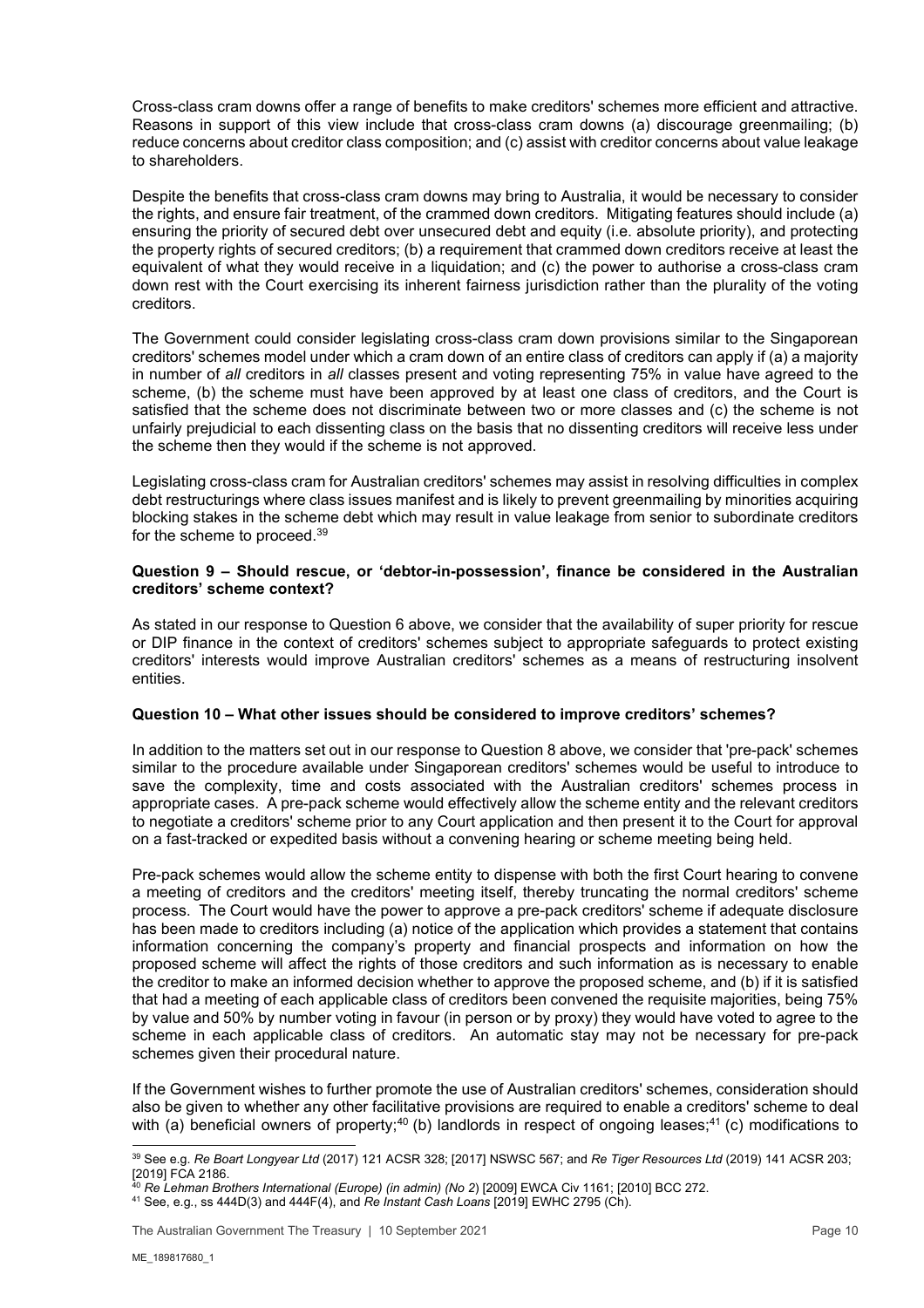enterprise bargaining agreements (which currently require approval by the Fair Work Commission) or modifications to the priority of employee entitlements different from those that apply in liquidation.<sup>42</sup>

There may also be potential to expand the operation of s 413 and apply some of its principles to creditors' schemes particularly in relation to the making of ancillary orders.<sup>43</sup>

#### **Question 11 – Are there any other potential impacts that should be considered, for example on particular parties or programs? If so, are additional safeguards required in response to those impacts?**

We consider that the Court's inherent fairness discretion in the approval of schemes is an appropriate safeguard on potential impacts on various persons and programs who may be affected by creditors' schemes, which would allow the Court to refuse to approve a scheme on various grounds including that it is contrary to public policy.44

If a creditors' scheme is promoted and ultimately fails, any erosion of the circulating assets available to meet the priority claims of employees (and the Commonwealth in relation to its entitlement to be subrogated to their claims under the Fair Entitlements Guarantee (**FEG**) scheme) will have consequences for both employees and the FEG scheme. This weighs in favour of careful consideration of the preconditions to access the moratorium.

As noted in our responses to Questions 1 and 5 above, we consider that holistic analysis should be completed which considers potential impacts including whether additional protections are required for directors under s 588FGA and the director penalty regimes under the taxation legislation, and unsecured creditors in relation to the current unfair preference regime under ss 588FA and 588FE.

One key impact to consider is the cross-border implications and in particular whether Australian creditors' schemes will be recognised and implemented in foreign jurisdictions where dissenting creditors may seek to enforce their claims. Australian creditors' schemes can bind creditors including foreign creditors even if the debt or claim arises under or is governed by foreign laws. First, the Court has jurisdiction under s 411 to vary such rights because that section is a law relating to insolvency of corporations that will govern the rights, obligations and property of the insolvent debtor wherever situated.<sup>45</sup> Second, given Australia has adopted the UNCITRAL Model Law on Cross-Border Insolvency Australian creditors' schemes in relation to debtors whose centre of main interests is Australia are capable of being recognised as foreign main proceedings by the Courts of key international financial jurisdictions such the United States, United Kingdom46 and Singapore, and also other jurisdictions which have similarly enacted UNCITRAL Model Law on Cross-Border Insolvency.47 Where the foreign representative of a scheme entity obtains recognition of an Australian creditors' scheme as a foreign main proceeding, restraining orders made under s 411(16) as well as scheme discharges and variations of foreign law governed debt are capable of being enforced by the Courts in such jurisdictions.48 There is no reason in principle why any enhancements to Australian creditors' schemes discussed above would not also be capable of enforcement in such jurisdictions where they already have similar processes in place under their local laws.

Further, we consider that amendments to the ASX Listing Rules should be considered so that a creditors' scheme proposed by ASX listed entity to avoid liquidation under which it is proposed to convert debt to equity can proceed without obtaining shareholder approval in general meeting in circumstances where there is no residual equity value in the company because value breaks in the debt. This conclusion could be addressed in the independent expert's report required for the creditors' schemes, and that conclusion would often be reached where the company's only viable alternative to the creditors' scheme is insolvency

<sup>&</sup>lt;sup>42</sup> See, e.g., s 444DA and Division 4 of the *Fair Work Act 2009* (Cth).<br><sup>43</sup> The power conferred by s 413 enables the Court to make various orders as set out in s 413(1)(a)-(g). The power under s  $413(1)(g)$  is a general power with respect to matters "incidental, consequential or supplemental as are necessary to ensure that the

reconstruction or amalgamation is fully and effectively carried out".<br><sup>44</sup> See e.g. In the matter of Ovato Print Pty Ltd [2020] NSWSC 1882 at [51].<br><sup>45</sup> In the matter of BIS Finance Pty Limited; In the matter of Artsonig P Under English law a foreign insolvency proceeding cannot discharge English law governed debt: Antony Gibbs & Sons v La *Société Industrielle et Commerciale des Métaux* (1890) 25 QBD 399; see also *Re Tiger Resources Ltd (*2019) 141 ACSR 203; [2019] FCA 2186.

<sup>47</sup> It is likely that Australian creditors' schemes for the purpose of avoiding insolvency would be a foreign proceeding under the UNCITRAL Model Law on Cross-Border Insolvency in jurisdictions which have enacted it: see e.g. *In the matters of Boart Longyear Limited* [2021] NSWSC 982 at [55]; *Re Boart Longyear Ltd* (2017) 318 FLR 226; [2017] NSWSC 537 at [18]; and *In the matter of* 

<sup>&</sup>lt;sup>48</sup> See e.g. Re Boart Longyear Ltd (2017) 121 ACSR 328; [2017] NSWSC 567; and Re Emeco Holdings Ltd (unreported, Federal Court of Australia NSD101/2017, 15 March 2017, Foster J).